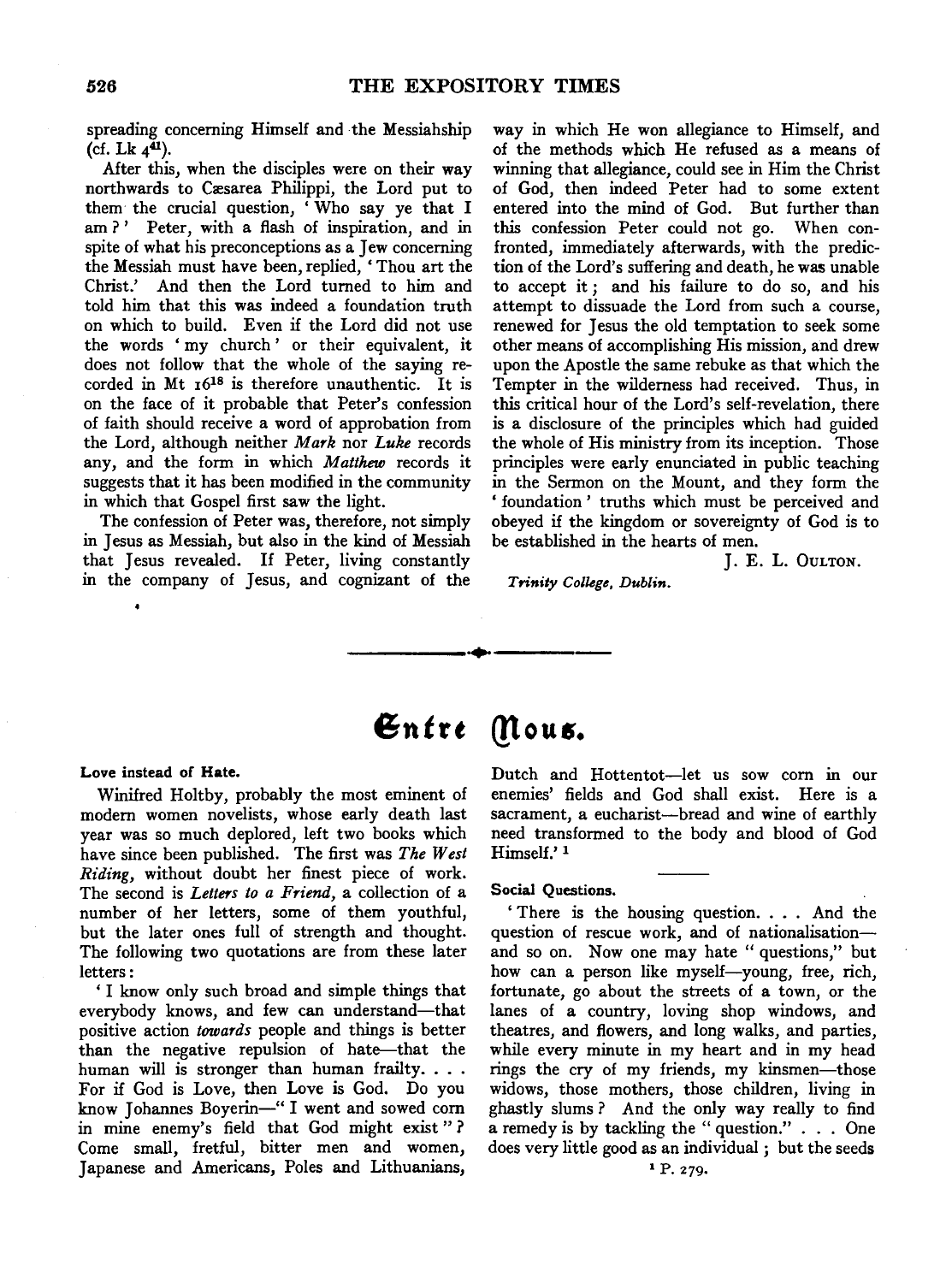are sown ; sometimes they take root, sometimes they shoot buds and blossoms . . . one must work both ends-at one end with the individuals, at the other with the "questions "-and those who are themselves suffering or poor or overburdened are so bowed down that they often cannot see the " question "---or its answer---by reason of that grievous burden. But we who have been gifted by fortune, who are rich and healthy and unbound, were we not given this freedom in order that we might be of the company of those who seek an answer for the question ? '<sup>1</sup>

## The Urge to win Souls.

A most striking example of the urge to win souls triumphing over even imminent death is that of John Harper, a Baptist minister of London, who was lost with the *Titanic.* At a Conference held in the city of Hamilton, Ontario, Canada, a man rose and gave the following testimony: 'Four years ago, when I left England on board the *Titanic,* I was a careless, godless sinner. I was in this condition on the night when the terrible catastrophe took place. Very soon, with hundreds more, I found myself struggling in the cold, dark waters of the Atlantic. I caught hold of something and clung to it for dear life. The wail of awful distress from the perishing all around was ringing in my ears, when there floated near by me a man who, too, seemed to be clinging to something. He called to me, " Is your soul saved ? " I replied, " No, it is not." "Then," said he, " Believe on the Lord Jesus Christ, and thou shalt be saved." We drifted apart for a few minutes, then we seemed to be driven together once more. " Is your soul saved ?" again he cried out. " I fear it is not," I replied. " Then if you will but believe on the Lord Jesus Christ your soul shall be saved," was his further message of appeal to me. I heard him call out this message to others as they sank beneath the waters. There and then, with two miles of water under me, in my desperation I cried to Christ to save me. I believed upon Him and I was saved. In a few minutes I heard this man of God say, "I'm going down, I'm going down," then, "No, no, I'm going up." That man was John Harper.' 2

## Christ and the Use of Money.

Dr. Howard Somerville of Everest fame has written a small book with the title *Let's Get Things Right* (S.C.M.; 2s. 6d. net.). In it he sets himself<br><sup>1</sup> P. 308.<br><sup>1</sup> J. O. Sanders, *The Divine Art of Soul-Winning*, 18.

to answer the question, ' What difference does Iesus Christ make? '-looking at it from the standpoint of a young person who sees that Jesus Christ has never meant much to him. He discusses in a simple direct way, and with great sincerity, such topics as the choice of a career ; sin ; social life ; politics ; home life ; the use of money. In this last chapter he tells the story of his late father who always held that his income was a trust from God, 'This income being drawn from a manufacturing concern of which he was a partner, was always apt to be variable. From his first thousand a year he gave a full tenth away ; of the second thousand a considerably higher proportion ; of any excess there might be over two thousand, the *greater part*  was given away.' He doubts if a Christian ought to put his money into speculative investments. ' Investments in sound and well-run commercial firms, especially in businesses where the workers are well cared for and treated decently, should appeal naturally to Christian people.' This book is excellent as a basis for group discussion. Suggested questions are indeed given with this end in view.

### Mass Movements.

• Among the interesting articles in *The International Review of Missions* (July) is one by Dr. A. L. Wamshuis, who discusses the difficult question of Group Conversion. He takes the view that the wrong way to try to build up the Church in a non-Christian land is by the conversion of individuals extracted from dozens of different families, clans, villages and social groups. ' Such converts are promptly ostracized, separated from their own people. Such a church is only a conglomeration of individuals. That kind of church has no community interest, nor any influence in the community, and continues indefinitely dependent upon missionary aid.

'The better way is by recognition of the principle that the Church grows along racial lines in social strata. The right and natural growth of the Church is by the conversion of groups, where Christian forces help some group reconstruct its life, individual and corporate, around Jesus Christ.'

Another contribution which should not be missed in this number is an address given by Chiang Kai-shek at a conference at Wesley Church, Nanking. The General spoke first of his captivity in Sian.

' I have now been a Christian for nearly ten years, and during that time I have been a constant reader of the Bible. Never before has this sacred